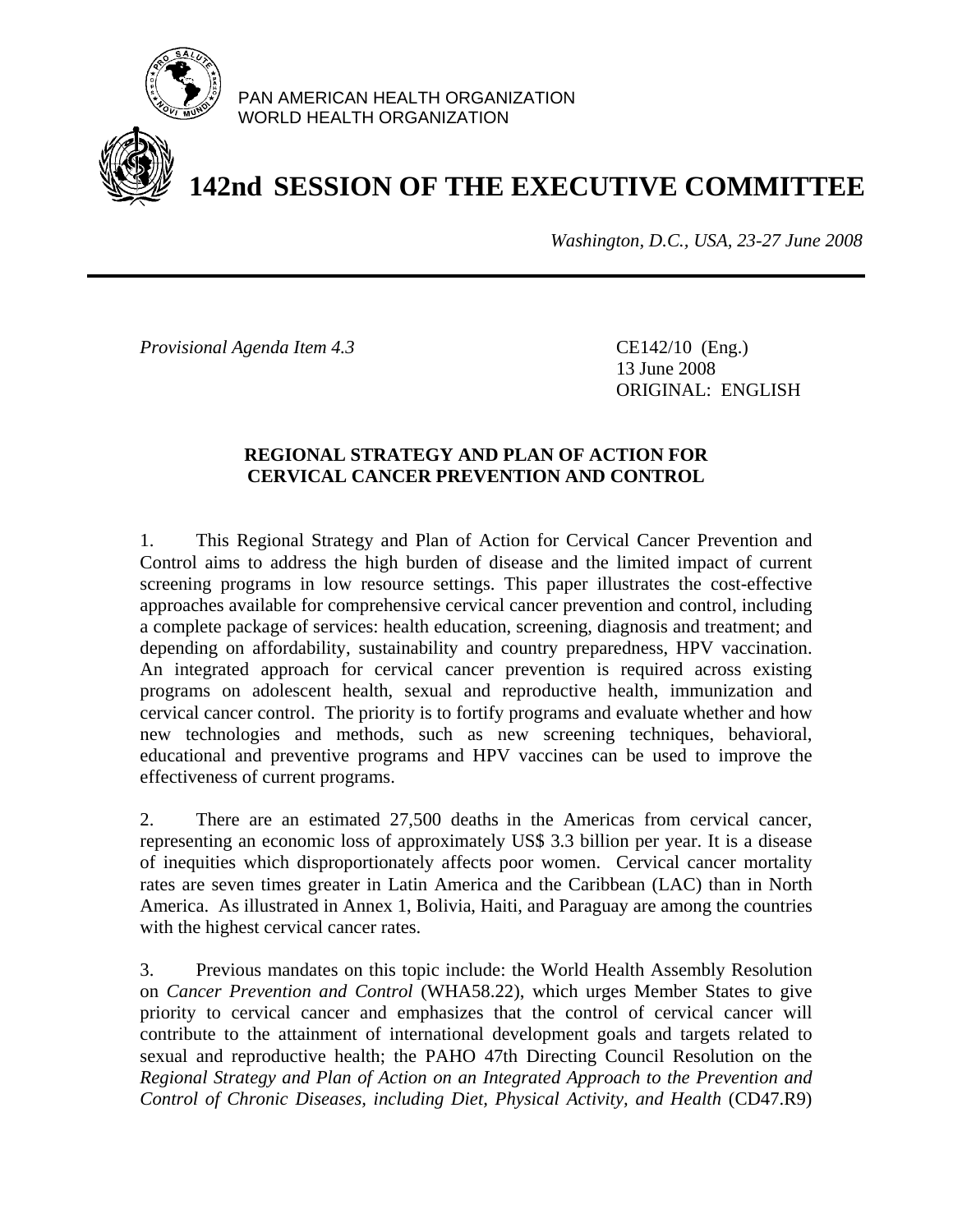CE142/10 (Eng.) Page 2

which provides a framework for cancer control; the World Health Assembly Resolutions on a Global Strategy for Reproductive Health (WHA 57.12) and on the Prevention and Control of Sexually Transmitted Infections (WHA 59.19) which recognize the burden of human papillomaviruses (HPV) and provide frameworks to address HPV, cervical cancer and other gynecological morbidities.

4. Cervical cancer is caused by persistent infection with high risk types of human papillomaviruses (HPV), a sexually transmitted infection. HPV types 16 and 18 are the most common types of HPV found in cervical cancer and together account for about 70% of the cervical cancer cases in the Americas. Co-factors contributing to the development of cervical cancer include: young age at sexual initiation, increasing number of sexual partners, coinfection with sexually transmitted infections (Chlamydia or Herpes simplex virus), low socioeconomic status, immune suppression, tobacco use, high parity, and long term use of oral contraceptives. Women from vulnerable and disadvantaged groups are at higher risk of cervical cancer, including indigenous women, women residing in rural areas, and sex workers.

5. HPV is a common infection and most people aquire the infection at some time in their lives. Peak incidence of HPV infection is usually in the adolescent period, soon after the onset of sexual activity, and the majority of HPV infections clear spontaneously within two years. In the Americas, the estimated prevalence of HPV is 15.6% among women in the general population. Only a small portion of women infected with high risk HPV types develop precancerous cervical lesions that can progress to cancer. The natural history of the disease yields opportunities for prevention throughout the lifecycle. In adolescents, health information and education about healthy sexual behaviours including delayed sexual initiation, reduced number of sexual partners and condom use, as well as cervical cancer prevention is critical. In adult women, screening for precancerous cervical lesions, followed by treatment of the lesions has been the most effective way to halt the progression to invasive cancer.

6. PAHO has been working in partnership with the Alliance for Cervical Cancer Prevention (ACCP) since 1999, and with a global coalition Cervical Cancer Action since 2007 to advocate for and strengthen cervical cancer prevention in low resource settings. Demonstration projects were established using alternative screening approaches in El Salvador, Peru, and Suriname, which provided evidence on the effectiveness of these alternative approaches. Technical assistance was also provided to over 10 countries in the Region to strengthen their existing cytology screening programs, and a sub-regional program was established through CAREC which helped to improve the quality and access to screening programs. With respect to cancer treatment, PAHO has a longstanding history of working in the Americas to improve radiotherapy services and strengthen cancer treatment capacity.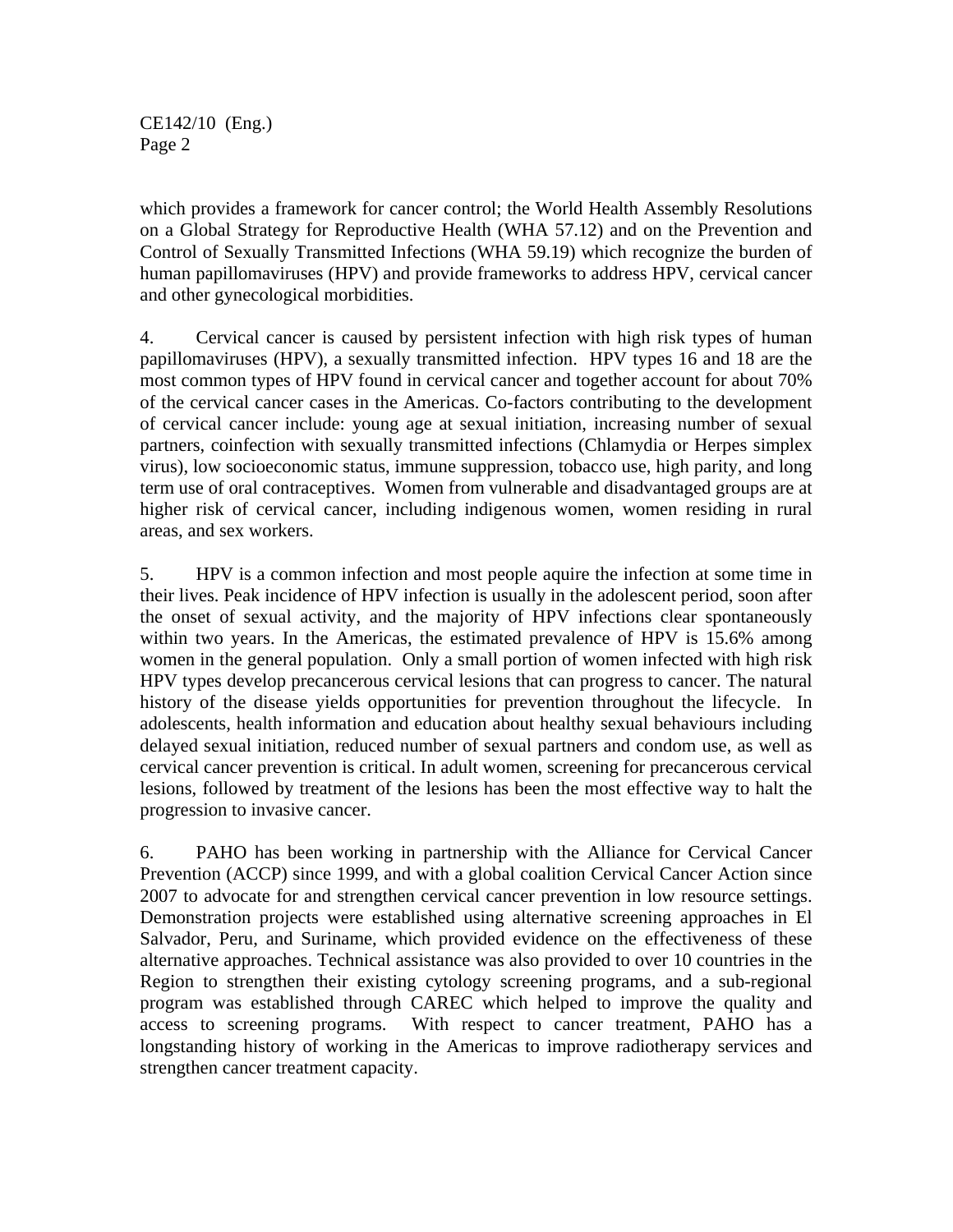7. In the Americas, cytology screening (Pap test) has been in place for over 30 years, either through opportunistic screening or through organized screening programs. Yet countries in LAC have not experienced the same declines in mortality rates as those observed in North America. Few countries in the Region, such as Chile, Costa Rica, and Mexico have observed reductions in cervical cancer rates, which have been attributed to improvements in the coverage, organization and quality of their screening programs. It has proven to be difficult to mount and sustain high quality screening programs in low resource settings.

8. The failures of screening programs in LAC can be characterized not only by factors related to the screening technology, but also health service access, and community perspectives. Gender considerations are particularly important, as women's sociocultural, economic, religious, educational status and ethnicity influence their access to information, demand, and utilization of cervical cancer prevention services. Other key factors include:

- low awareness among women and men of the importance of screening;
- limited access to diagnostic services and treatment for pre-cancer;
- inadequate capacity for surgical and radiotherapy treatment for women detected with invasive cancer.

9. *Alternative Screening Technologies:* Several cervical cancer screening technologies have been developed, partly as a response to the challenges of cytology screening. These screening technologies include visual inspection with acetic acid (VIA) and HPV DNA test which have demonstrated test performance equal to or better than the Pap test<sup>1</sup>. The immediate results of VIA testing enables a single visit approach linking screening with pre-cancer treatment and this approach has shown to significantly reduce mortality rates. Several countries in the Region, such as Bolivia, Colombia, Costa Rica, Guatemala, Mexico, and Peru are currently using alternative screening approaches. It is, therefore possible that an expansion of different screening approaches can be adopted in countries, depending on health system access, availability of laboratory services, and human and financial resources.

10. *HPV vaccines:* The currently available HPV vaccines include a quadrivalent vaccine containing genotypes 6,11,16 and 18; and a bivalent vaccine containing genotypes 16 and 18. In clinical trials, both vaccines have demonstrated safety, high immunogenicity and over 90% effectiveness in preventing infection and precancerous lesions from HPV types 16 and 18, when given to adolescent females prior to sexual

<sup>1</sup> <sup>1</sup> Technical note: The test sensitivity of HPVDNA test (Hybrid Capture II) is 66%-99%; VIA test sensitivity is 67%-79%; and the Pap test sensitivity is 47%-62%. The specificity of the Pap test is superior to the other screening tests.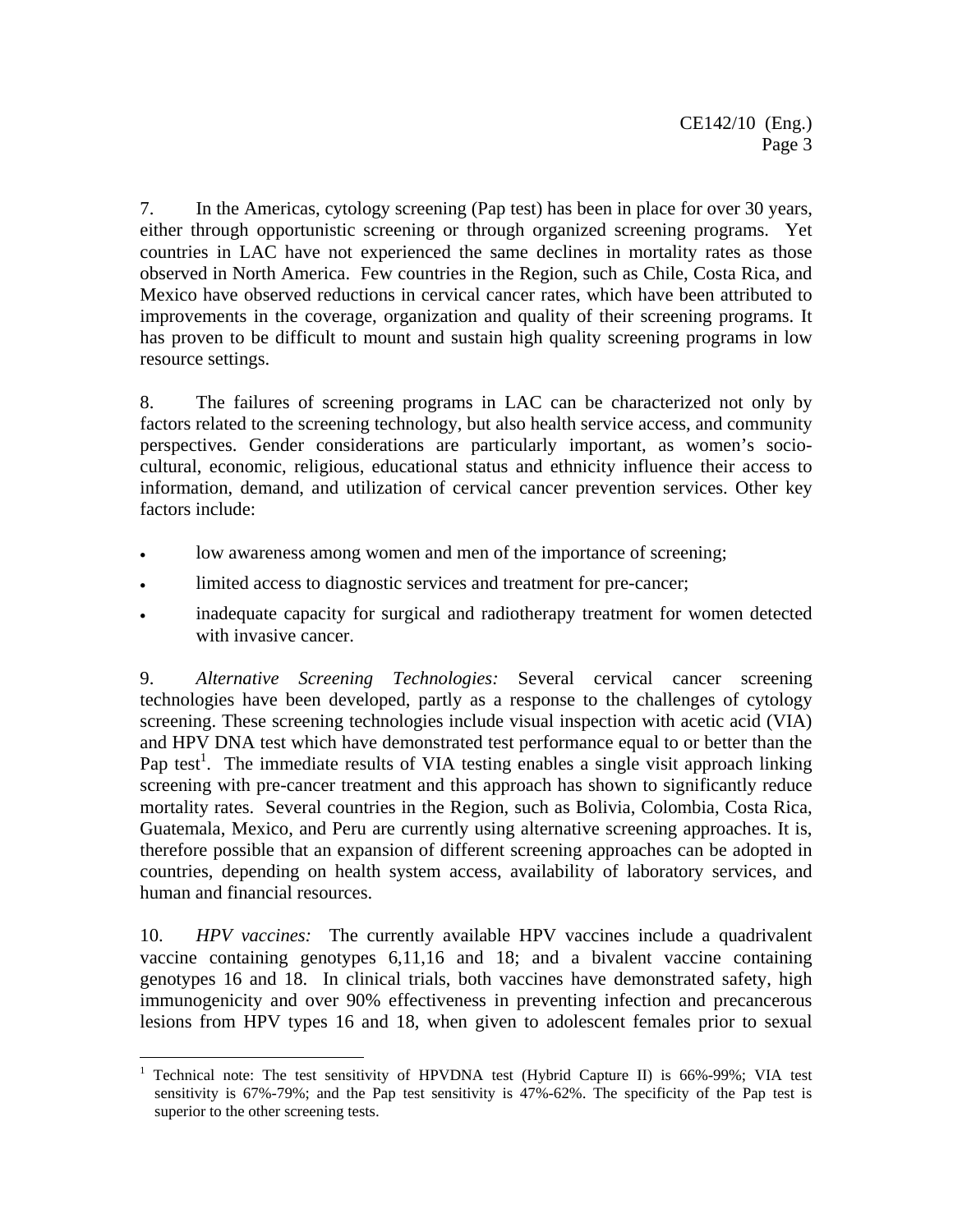CE142/10 (Eng.) Page 4

debut. Both vaccines have a private sector price of approximately \$360 for the required three dose regimen. The vaccines have been licensed for use in females aged 9-26 years, based on data from efficacy and immunogenicity trials. The vaccines have shown a duration of protection of at least 6 years (this being the longest published follow up period) and maybe much longer. Further follow up studies of at least 14 years are planned to evaluate the duration of protection. Additionally, clinical data is still being gathered on the HPV vaccine efficacy in boys.

11. HPV vaccines are not a substitute for health education and screening. A comprehensive cervical cancer program will need to include all components of: health education, screening, diagnosis, treatment and palliative care, even after HPV vaccines can be introduced based on affordability, sustainability and all necessary preparations for new vaccine introduction (eg. training providers, reinforce cold chain, strengthen laboratories, etc). It is particularly important that programs continue to include information for adolescents about preventing HPV and other sexually transmitted infections and healthy sexual behavior; and screening women, to detect precancerous lesions caused by HPV types not included in the vaccines; and to protect those who have not been vaccinated.

12. In recognition of the availability of HPV vaccines, the PAHO 47th Directing Council Resolution on a *Regional Strategy for Sustaining National Immunization Programs in the Americas* (CD47.R10) urges Member States to expand the legal and fiscal space and identify new revenue sources to sustainably finance the introduction of new vaccines, including HPV vaccines.

13. Twenty eight countries in the Americas have licensed the HPV vaccine and Canada and the USA are currently implementing the vaccine in immunization programs; and Costa Rica, Mexico, and Peru are testing the HPV vaccine in demonstration projects or research trials. The affordability of the HPV vaccines for public health programs remains a challenge, in addition to the preparatory requirements to introduce the vaccine as part of a comprehensive cervical cancer program. The current HPV vaccines are in the process of WHO prequalification for new vaccines, which would enable purchases in developing countries via United Nations agencies. In the meantime, PAHO has developed a framework for country based policy decisions on new vaccine introduction, through its ProVac Initiative.

14. The purpose of this Regional Strategy is to improve country capacity for the sustained implementation of comprehensive cervical cancer prevention and control programs, with the goal of reducing incidence and mortality. The components of this Regional Strategy are as follows: health information and education; screening of asymptomatic women and pre-cancer treatment; invasive cervical cancer treatment and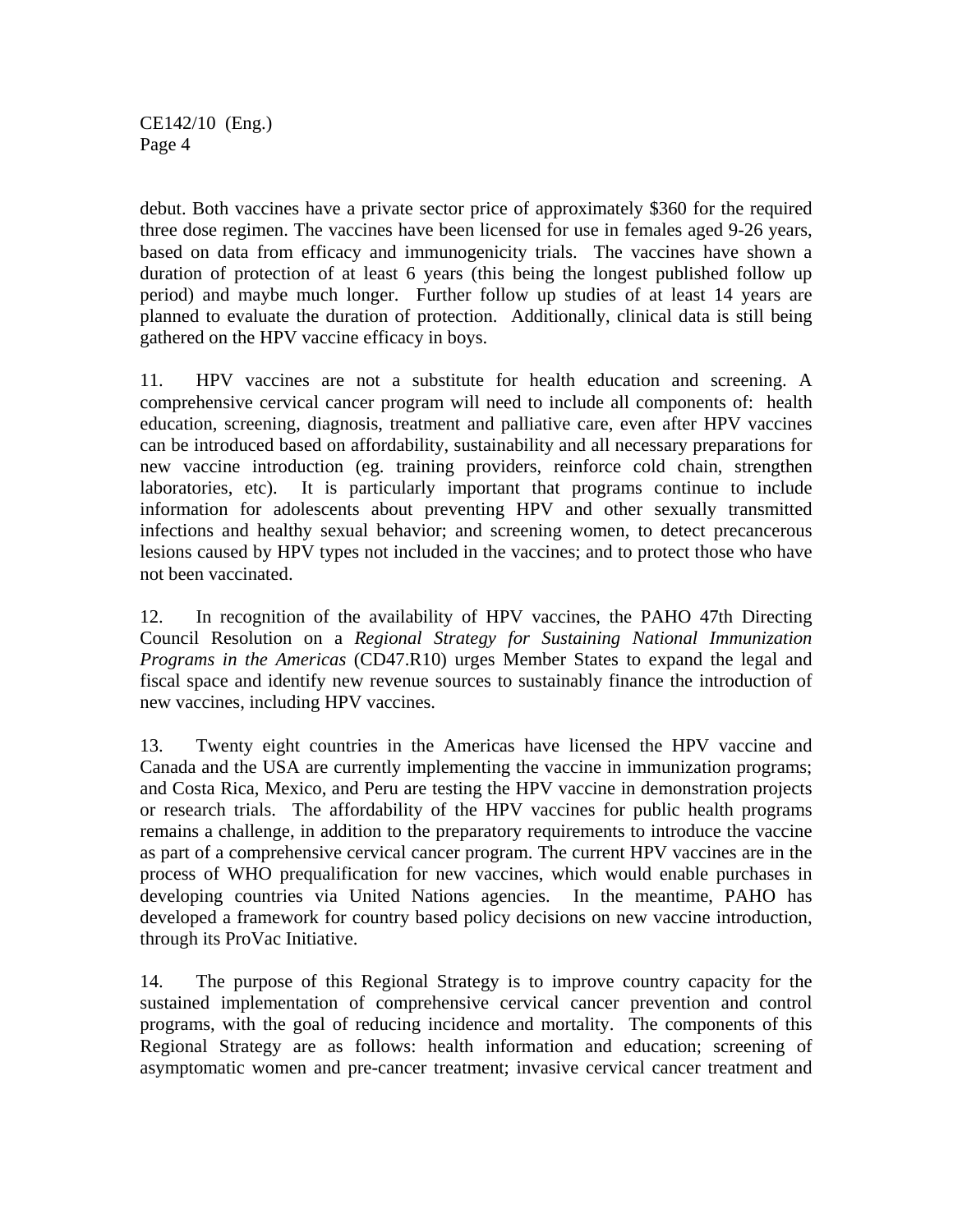palliative care; and evidence-based decision making on whether and how to introduce the HPV vaccines.

15. This proposal calls upon the Pan American Sanitaty Bureau (PASB) and its Member States to collaborate, and in partnership with other organizations including women's groups, develop and/or strengthen cervical cancer prevention and control programs according to the needs and situation of the country. The strategy calls for integrating cervical cancer into existing primary health care programs, including sexual and reproductive health and adolescent health programs. The following seven point plan of action is proposed, with the immediate priority to strengthen current programs and consider the introduction of new technologies and approaches to improve their effectiveness.

- (a) *Conduct a situation assessment:* in the absence of current strategic information, collect information on sexual health; assess the current investments and coverage, follow up and quality of the screening program; assess the HPV, cervical precancer and cancer burden in the country; and examine the adolescent and community perspectives, beliefs and needs related to cervical cancer prevention and control. This information would help inform decisions on whether and how to modify cervical cancer policies and practices; and also serve as a baseline for monitoring program impact.
- (b) *Intensify information, education and counseling:* increase awareness about cervical cancer and HPV infection prevention and promote healthy sexual behavior among adolescent populations, women and men and health professionals; and engage communities in prevention services, focusing on women from disadvantaged and vulnerable groups including women residing in rural areas, indigenous women, and sex workers. This involves empowering women and informing people of cervical cancer, its causes and prevention methods; promoting screening, increasing awareness of signs and symptoms, reducing fear, embarrassment and stigma. Health education is most effective if provided in community settings, with the support and involvement of families, community leaders, youth groups, women's advocacy and support groups, the non-governmental sector, and media.
- (c) *Fortify screening and pre-cancer treatment programs:* in settings with sufficient resources to sustain quality Pap test screening and guarantee timely and appropriate follow up for women screened positive, strengthen screening programs by: (1) improving the quality of screening tests, and consider introducing HPV DNA testing; (2) increase the screening coverage of women in the at risk age group (>30 years); and (3) increase the proportion of timely and appropriate follow up care for women with abnormal screening test results.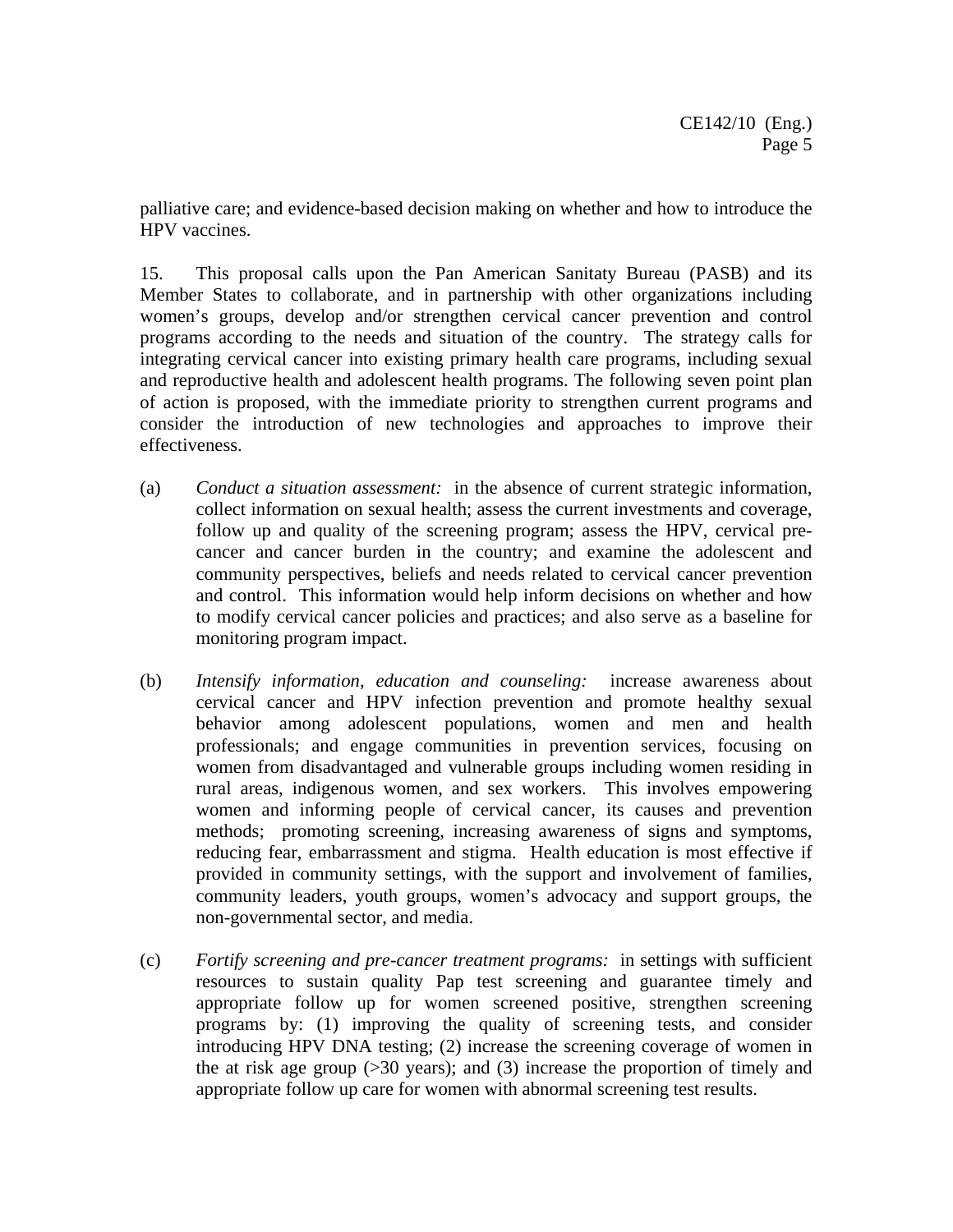In settings where resources are not sufficient to sustain quality Pap test screening, and where there are high rates of women who do not have access to timely and appropriate follow up care, consider incorporating a single visit screen and treatment approach. This involves screening women, for example with visual inspection with acetic acid (VIA) followed by immediate treatment of precancerous lesions using cryotherapy. This can be easily administered in primary health care services or through outreach campaigns.

- (d) *Establish or strengthen information systems and cancer registries:* establishment of an information and surveillance system is essential for on-going monitoring of cervical cancer program performance, including coverage, screening test results and follow up diagnosis and treatment; as well as to assess pre-vaccine burden of HPV, pre-cancer and cervical cancer and to monitor the impact, safety and effectiveness of HPV vaccines.
- (e) *Improve access and quality of cancer treatment and of palliative care:* surgery and radiation therapy are the recommended treatment modalities for invasive cervical cancer, resulting in cure rates of 85% to 90% in early stages (12-15). Investments are needed to ensure that radiation therapy and surgery are available and accessible, and linked to screening programs so that women detected with cancer can be treated appropriately and cured.

Palliative care services are an integral component of cancer control programs. This involves providing symptom control and pain relief, access to opioids, palliative radiation therapy, spiritual and psychosocial support to patients and families.

- (f) *Generate evidence to facilitate decision making regarding HPV vaccine introduction*: as countries decide whether and how to introduce the vaccine into public health programs, evidence to inform their decisions will need to be gathered and several issues will need to be taken into account. PAHO, through the ProVac Initiative will work with countries to enhance the national capacity to make evidence-based vaccine introduction decisions through a five-year program of scaled up work. Issues to consider in making these policy decisions include the following:
	- the burden of HPV related disease and prevalence of specific HPV genotypes in the country, population groups most affected, and the competing health priorities;
	- affordability, sustainabilty, cost effectiveness and community acceptability;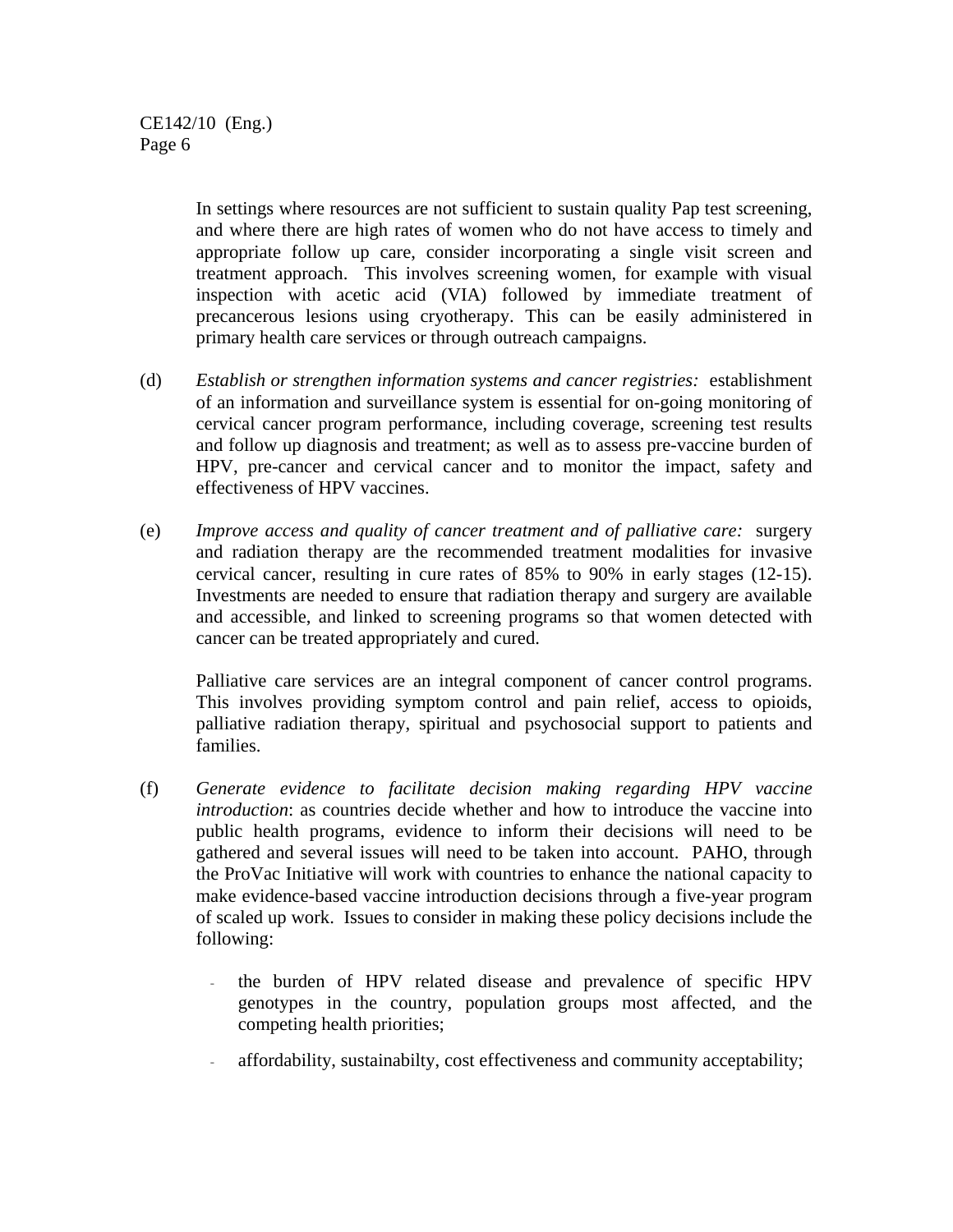- target population and age group for vaccination, for example whether to vaccinate females alone or both girls and boys;
- strategy for equitable vaccine delivery, for example whether to use a school based approach, a family-community approach, etc;
- the capacity to sustain vaccine delivery, achieve high vaccination coverage and monitor vaccine impact; and
- access and quality of cervical cancer screening and treatment services.
- (g) *Advocate for equitable access and affordable comprehensive cervical cancer prevention*: widespread access to the HPV vaccine will depend on having an affordable vaccine price and ensuring the necessary preparations for introducing a vaccine as part of a comprehensive cervical cancer program. Advocacy is needed to educate about HPV and cervical cancer as well as to encourage affordable HPV vaccines. Partnerships and collaboration across multi-disciplinary health professional groups are needed to strengthen the primary care services, sexual and reproductive health and immunization programs, in preparation for HPV vaccine introduction and to ensure a comprehensive approach to cervical cancer.

16. To implement this Regional Strategy and Plan of Action, partnerships with community, national, and international organizations will be developed or strengthened, including across the UN system with agencies such as UNFPA and UNAIDS. The initial focus will be on working in those subregions and countries with the highest mortality rates from cervical cancer. Within countries, more intensified efforts will be in those areas/districts with the highest mortality rates and in populations with disadvantaged and vulnerable groups. The Secretariat will mobilize resources and undertake efforts in an inter-programmatic manner to ensure the successful and sustained implementation of this Strategy.

## **Action by the Executive Committee**

17. The Executive Committee is requested to: 1) analyze this document, and consider that comprehensive cervical cancer prevention and control is a priority for public health programs and that it is necessary to expand, strengthen and sustain cervical cancer programs; and 2) discuss and approve the Regional Strategy and Plan of Action for Cervical Cancer Prevention and Control and the accompanying Resolution.

Annexes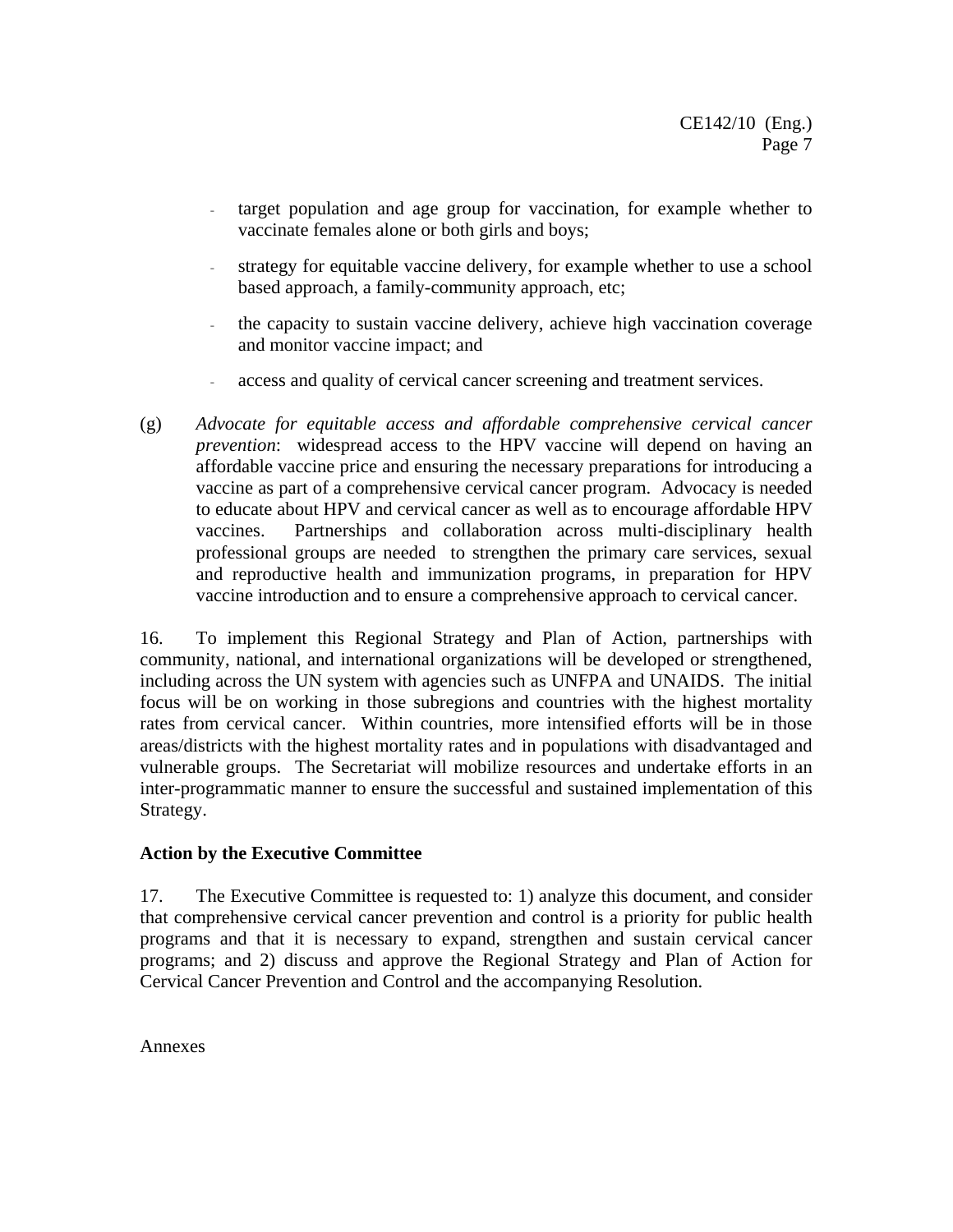## **Cervical Cancer Age Standardized Incidence and Mortality Rates: The Americas**



Source: Ferlay et al, Globocan 2002, International Agency for Research on Cancer.